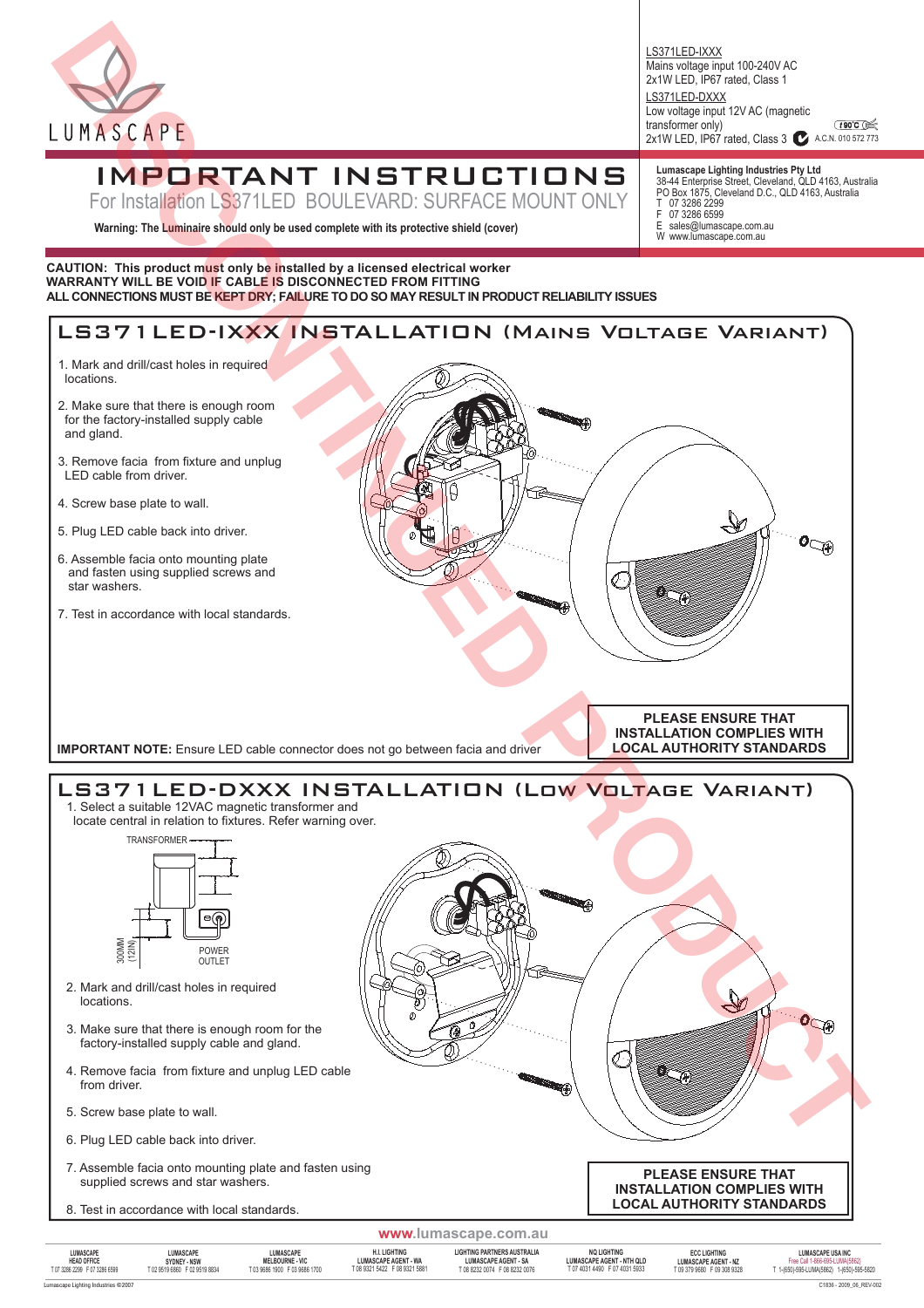

**t** 90℃ ( $\leq$ 2x1W LED, IP67 rated, Class 3 2 A.C.N. 010 572 773 LS371LED-IXXX Mains voltage input 100-240V AC 2x1W LED, IP67 rated, Class 1 LS371LED-DXXX Low voltage input 12V AC (magnetic transformer only)

## IMPORTANT INSTRUCTIONS

For Installation LS371LED BOULEVARD: SURFACE MOUNT ONLY

**Warning: The Luminaire should only be used complete with its protective shield (cover)**

**CAUTION: This product must only be installed by a licensed electrical worker WARRANTY WILL BE VOID IF CABLE IS DISCONNECTED FROM FITTING**



**LUMASCAPE**

**LUMASCAPE MELBOURNE - VIC** T 03 9686 1900 F 03 9686 1700

**ECC LIGHTING LUMASCAPE AGENT - NZ** T 09 379 9680 F 09 308 9328

**Lumascape Lighting Industries Pty Ltd**

## 38-44 Enterprise Street, Cleveland, QLD 4163, Australia PO Box 1875, Cleveland D.C., QLD 4163, Australia

- T 07 3286 2299 F 07 3286 6599
- E sales@lumascape.com.au W www.lumascape.com.au